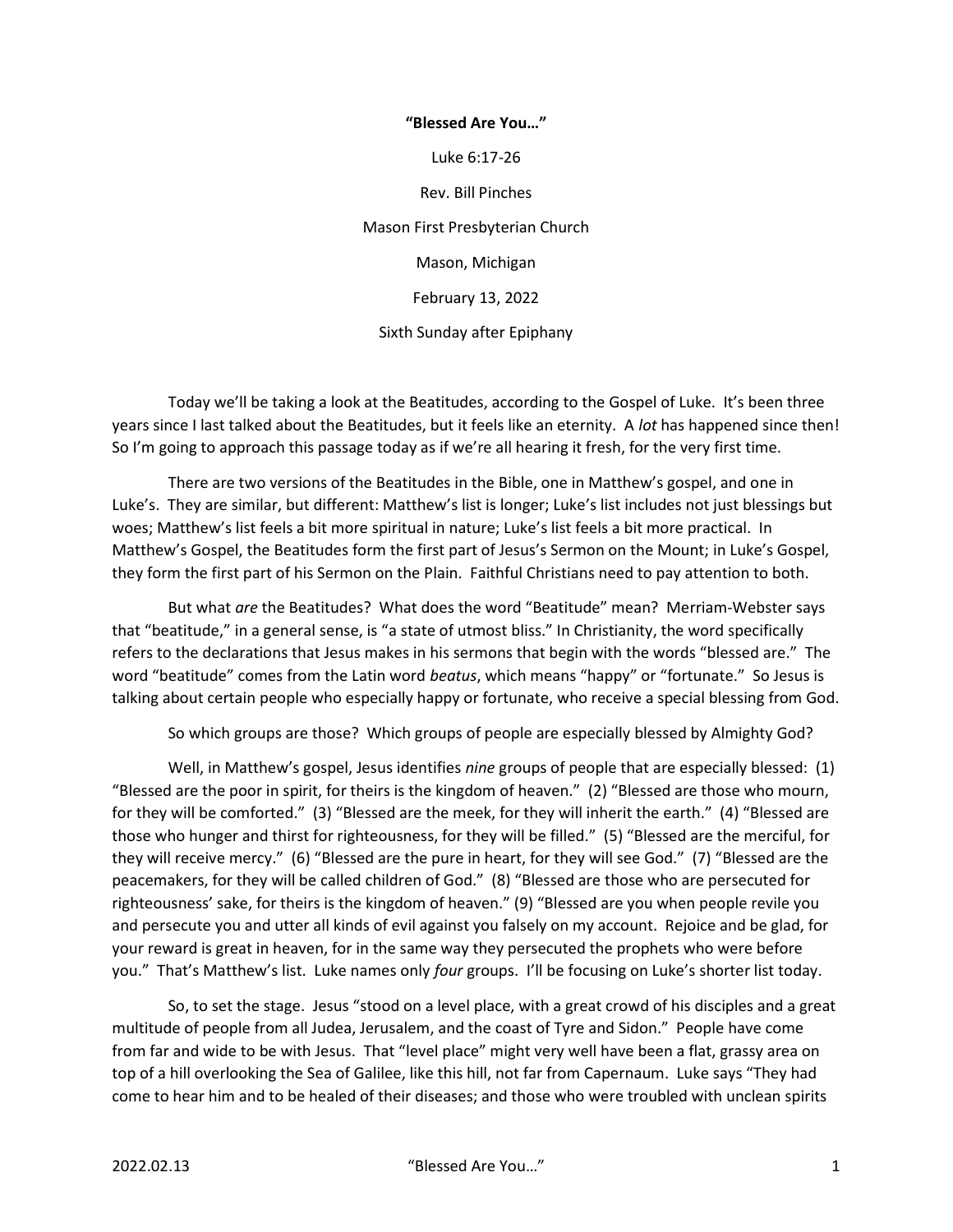were cured. And all in the crowd were trying to touch him, for power came out from him and healed all of them." So Jesus is carrying out his ministry, healing people from major ailments, literally changing people's lives. Then he starts teaching them. Or, more precisely, he starts blessing them. He says:

 "Blessed are you who are poor, for yours is the kingdom of God." This is the first of the Beatitudes in Luke's Gospel. Matthew has one that is similar, but different: "Blessed are the poor in spirit, for theirs is the kingdom of heaven." In Matthew, Jesus blesses the poor in spirit, the spiritually discouraged. In Luke, Jesus blesses the people who are *literally poor*. The economically disadvantaged. The "have-not"s as opposed to the "have"s. Jesus is blessing the people who have trouble making ends meet. In today's world, he'd be talking about the people who struggle to pay their rent or to put food on their table, people who are barely getting by from one day to the next, and have no means to put away anything for retirement. You know, here in the state of Michigan, if someone works a minimumwage job, 40 hours a week, 50 weeks a year, that person would be earning less than \$20,000 a year. If that's a single parent with two or more children, that family would be living below the poverty line. If you don't believe me, look up the numbers, and do the math. It is people like these that Jesus blesses.

 Now, remember that I said that Luke's version of the Beatitudes also includes not just blessings but woes. These is a woe that goes with each blessing. Just a few verses after Jesus says, "blessed are the poor," he says: "But woe to you who are rich, for you have received your consolation." Jesus does not mince words. Later in the gospel, someone comes up to Jesus and asks him what he must do to inherit eternal life. He live a faithful life; he's been keeping the commandments of God since his youth. Jesus tells him there is something else he needs to do: "Sell all that you own and distribute the money to the poor." The man "became sad; for he was very rich." Jesus looks at him and says, "How hard it is for those who have wealth to enter the kingdom of God! Indeed, it is easier for a camel to go through the eye of a needle than for someone who is rich to enter the kingdom of God." For those among us who are blessed with financial resources, we would be wise to pay careful attention to Jesus' words. The Gospel values are all about *generosity* and not about *greed*, about *sharing* and not being *selfish*. This doesn't mean it's impossible to follow Jesus if you're wealthy; Zacchaeus, for example, was a wealthy tax collector. He and Jesus have a conversation; he says to Jesus, "Look, half of my possessions, Lord, I will give to the poor; and if I have defrauded anyone of anything, I will pay back four times as much." Jesus responds, "Today salvation has come to this house, because he too is a son of Abraham. For the Son of Man came to seek out and to save the lost." It is certainly possible for wealthy people to inherit the kingdom – if they're willing to become exceedingly generous. In the days of the early church, Christians sold their possessions and goods, and distributed the proceeds to anyone in the community who was in need. "There was not a needy person among them, for as many as owned lands or houses sold them and brought the proceeds of what was sold." Go read Acts 2, 4, and 5 if you need a reminder. And ponder the example that people like Zacchaeus and those early Christians set for all the rest of us.

 The second Beatitude in Luke's Gospel is this: "Blessed are you who are hungry now, for you will be filled." Again, there is a significant difference from Matthew's version. There, Jesus says: "Blessed are those who hunger and thirst for righteousness, for they will be filled." That's a spiritual kind of hunger. Here in Luke, it's a very physical hunger. He's talking about the people who literally don't have enough to eat. According to data collected by the United States Department of Agriculture, there are more than 38 million people here in our own country who are food insecure, which is defined as lack of consistent access to enough food for every person in a household to live an active, healthy life. That is more than 11% of the population of our country. About one out of every nine people here in America